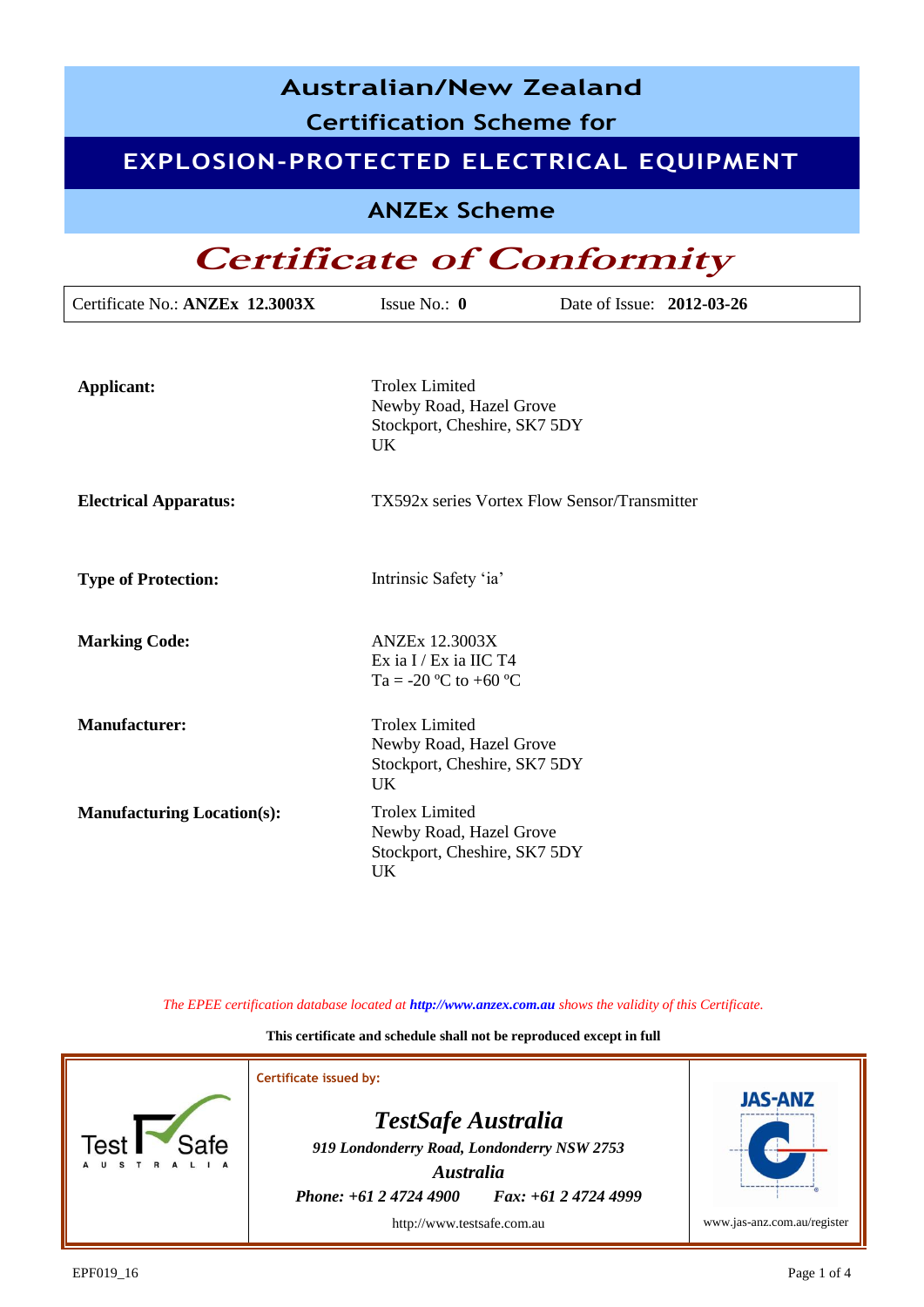

*This certificate is granted subject to the conditions as set out in Standards Australia/Standards New Zealand Miscellaneous Publication MP87.1:2008.*

#### **STANDARDS:**

*The electrical apparatus and any acceptable variations to it specified in the schedule of this certificate and the identified documents, was found to comply with the following standards:* 

AS/NZS 60079-0:2005 Electrical apparatus for explosive gas atmospheres - Part 0: General requirements AS/NZS 60079-11:2006 AS 60529:2004 Explosive atmospheres - Part 11: Equipment protection by Intrinsic safety "i" Degree of protection provided by enclosures (IP code)

*This Certificate does not indicate compliance with electrical safety and performance requirements other than those expressly included in the Standard(s) listed above.*

#### **ASSESSMENT & TEST REPORTS:**

*The equipment listed has successfully met the assessment and test requirements as recorded in:* 

Test Report No. and Issuing Body: 33375; TestSafe Quality Assessment Report No. and Issuing Body: GB/SIR/QAR07.0017/02 ; Sira

File Reference: 2011/021891

2012-03-26

*Signed for and on behalf of issuing body Date of Issue*

Quality & Certification Manager

*Position*

**This certificate and schedule shall not be reproduced except in full**

**This certificate is not transferable and remains the property of the issuing body and must be returned in the event of it being revoked or not renewed.**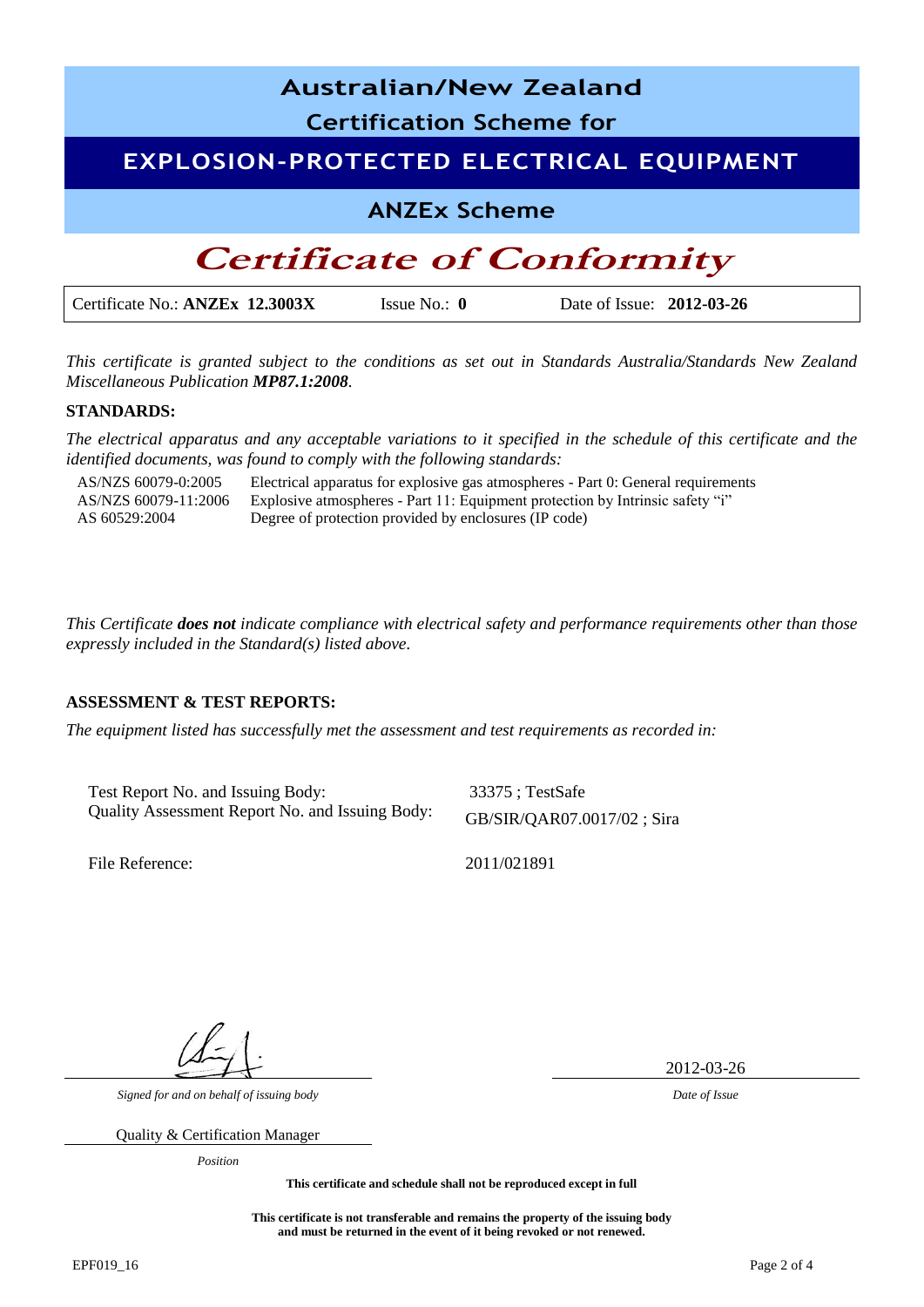# **Australian/New Zealand Certification Scheme for EXPLOSION-PROTECTED ELECTRICAL EQUIPMENT ANZEx Scheme**

## **Certificate of Conformity**

Certificate No.: **ANZEx 12.3003X** Issue No.: **0** Date of Issue: **2012-03-26**

### **Schedule**

#### **EQUIPMENT:**

The TX592x series Vortex Flow Sensor/Transmitter comprises three PCBs housed in a stainless steel filled polycarbonate or polycarbonate/ABS enclosure with anti-static properties. A polycarbonate window is fitted to allow viewing of a liquid crystal display. A stainless steel cylindrical sensor head (Vortex Head) projects from the enclosure or is mounted remotely by a flying lead.

There are three types of TX592x series Vortex Flow Sensor/Transmitter:

- 1. TX5921: rear-projecting sensor
- 2. TX5922: side-projecting sensor
- 3. TX5923: remote sensor

Each of these types may be manufactured in one of five versions:

- A. Group I: 4 to 20mA version
- B. Group I: 0.4 to 2V version
- C. Group I: 5 to 15Hz version
- D. Group II: 4 to 20mA version, non-HART
- E. Group II: 4 to 20mA version, HART

#### **CONDITIONS OF CERTIFICATION:**

1. It is a condition of safe use that the following entity parameters for the terminals shall be taken into account during installation:

| <b>Version</b>        | $T3/T4$ (supply)                                     | $T1/T2$ (signal out) [See notes 1-4] |                                        |  |  |
|-----------------------|------------------------------------------------------|--------------------------------------|----------------------------------------|--|--|
| Group I:              | $Ui = 16.5 V;$                                       | $Ui = 16.5 V;$                       | $Uo = 16.5 V$ ; $Io = 223 mA$ ;        |  |  |
| $4 - 20$ mA version   | $Ci = 4 nF$ ; $Li = 0$                               | $Ci = 15$ nF; $Li = 0$               | $P_0 = 0.921$ W                        |  |  |
|                       |                                                      | $Pi = 1.72$ W (see Note 2)           | $Co = 7 \mu F$ ; $Lo = 0.6 \text{ mH}$ |  |  |
| Group I:              | $Ui = 16.5 V;$                                       | $Ui = 16.5 V;$                       | $Uo = 16.5 V$ ; $Io = 41 mA$ ;         |  |  |
| $0.4 - 2$ V version   | $Ci = 4 nF$ ; $Li = 0$                               | $Ci = 15$ nF; $Li = 0$               | $P_0 = 0.17 W$                         |  |  |
|                       |                                                      | $Pi = 1.72 W$ (see Note 2)           | $Co = 7 \mu F$ ; $Lo = 0.6 \text{ mH}$ |  |  |
| Group I:              | $Ui = 16.5 V;$                                       | $Ui = 16.5 V;$                       | $U_0 = 0$                              |  |  |
| 5-15 Hz version       | $Ci = 4 nF$ ; $Li = 0$                               | $Ci = 0$ ; $Li = 0$                  |                                        |  |  |
|                       |                                                      | $Pi = 1.72$ W (see Note 2)           |                                        |  |  |
|                       | <b>T1/T2/T3/T4</b>                                   |                                      |                                        |  |  |
| Group $II$            | $Ui = 28 V$ ; $I = 120 mA$                           |                                      |                                        |  |  |
| $4 - 20$ mA versions: | $Pi = 0.84$ W; $R_{min} = 233$ $\Omega$ (see Note 5) |                                      |                                        |  |  |
|                       | $Ci = 18.3$ nF; $Li = 0$                             |                                      |                                        |  |  |